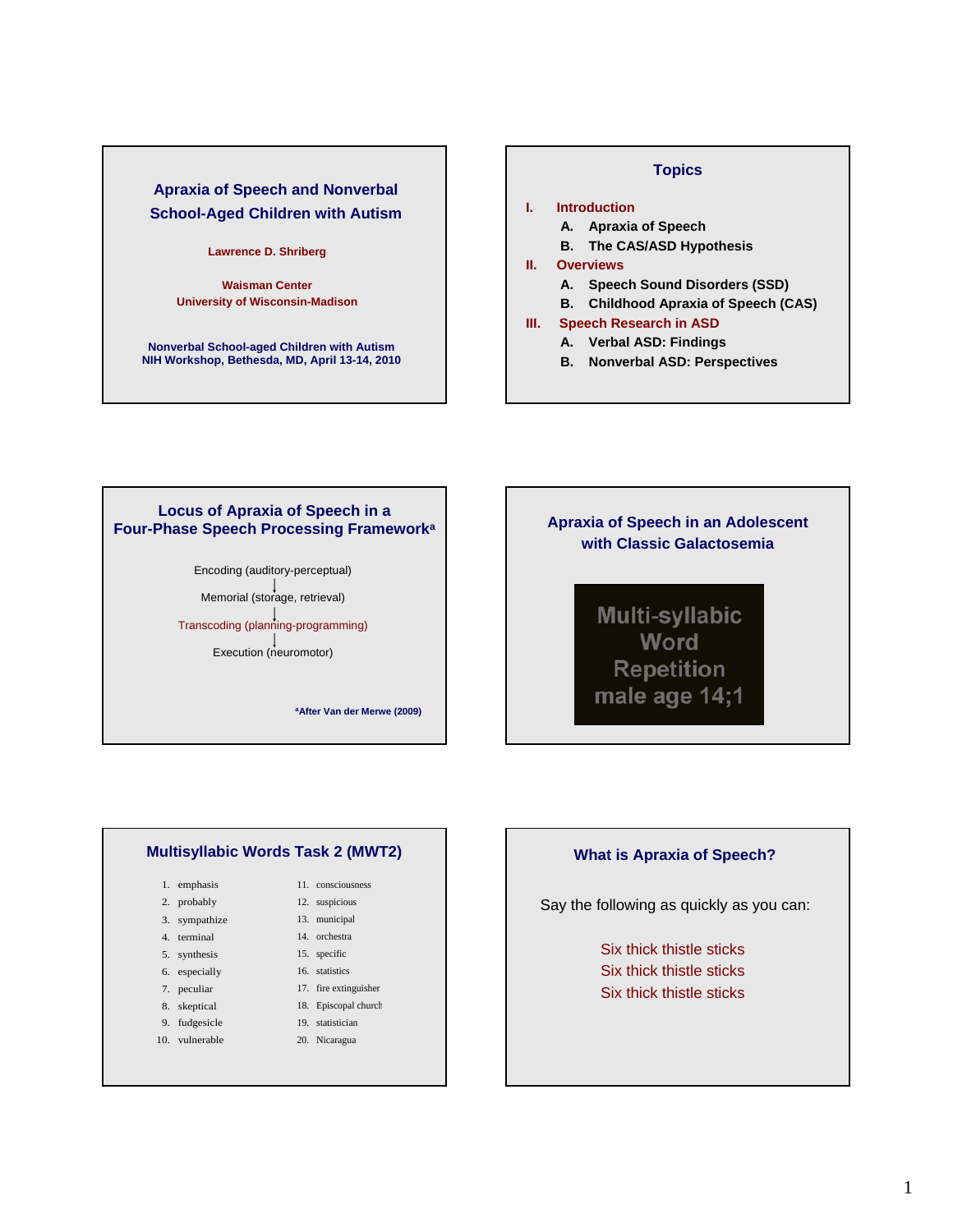#### **Topics**

#### **I. Introduction**

#### **A. Apraxia of Speech**

- **B. The CAS/ASD Hypothesis**
- **II. Overviews** 
	- **A. Speech Sound Disorders (SSD)**
	- **B. Childhood Apraxia of Speech (CAS)**
- **III. Speech Research in ASD**
	- **A. Verbal ASD: Findings**
	- **B. Nonverbal ASD: Perspectives**

#### **The CAS/ASD Hypothesisa**

CAS is a sufficient cause for:

Weak version: speech and prosodyvoice deficits in persons with verbal ASD

Strong version: failure to acquire speech in persons with nonverbal ASD

**aChildhood Apraxia of Speech (CAS) is the term adopted in the ASHA**<br>(2007) report; Developmental Verbal Dyspraxia (DVD) continues to be<br>used in medical literatures and in most other countries

#### **Motivation for the CAS/ASD Hypothesis**

- □ Persons with ASD reportedly have praxic movement disorders (see elsewhere this workshop), implicating planning/programming deficits, the presumed speech processing locus of CAS
	- **Speech acquisition and performance researchers argue** from a number of perspectives that speech is domain specific (e.g., Kent, 2000, 2004, 2010; McCauley et al., 2009; Potter et al., 2009; Weismer, 2006; Ziegler, 2002, 2008)
- Persons with ASD reportedly have imitative deficits (see elsewhere this workshop), with implications for motor processes in speech acquisition
	- **Imitation deficits are not a core speech-processing** feature of CAS in frameworks such as in the widely accepted van der Merwe framework (2009); see also Kappes et al. (2009) and Terband and Maassen (2010)

#### **Motivation for the CAS/ASD Hypothesis**

- **Q** Persons with ASD reportedly have significantly reduced early nonverbal oral behaviors presumed to share neural substrates with speech and reported to predict speech fluency (Gernsbacher et al., 2008; Iverson & Wozniak, 2007; Page & Boucher, 1998; Seal & Bonvillion, 1997; see elsewhere this workshop)
- CAS is the only subtype of speech disorder in which the onset of speech (compared to speech precision or stability) is delayed (Shriberg, 2010a; however, see IIA)
- □ CAS and ASD were both implicated in recent genomic findings linking *FOXP2* to *CNTNAP2* (Poot et al., 2010; Vernes et al., 2008); CAS and ASD overlaps also reported for other candidate genes and regions of interest

#### **Topics**

- **I. Introduction** 
	- **A. Apraxia of Speech**
	- **B. The CAS/ASD Hypothesis**
- **II. Overviews** 
	- **A. Speech Sound Disorders (SSD)**
	- **B. Childhood Apraxia of Speech (CAS)**
- **III. Speech Research in ASD**
	- **A. Verbal ASD: Findings**
	- **B. Nonverbal ASD: Perspectives**

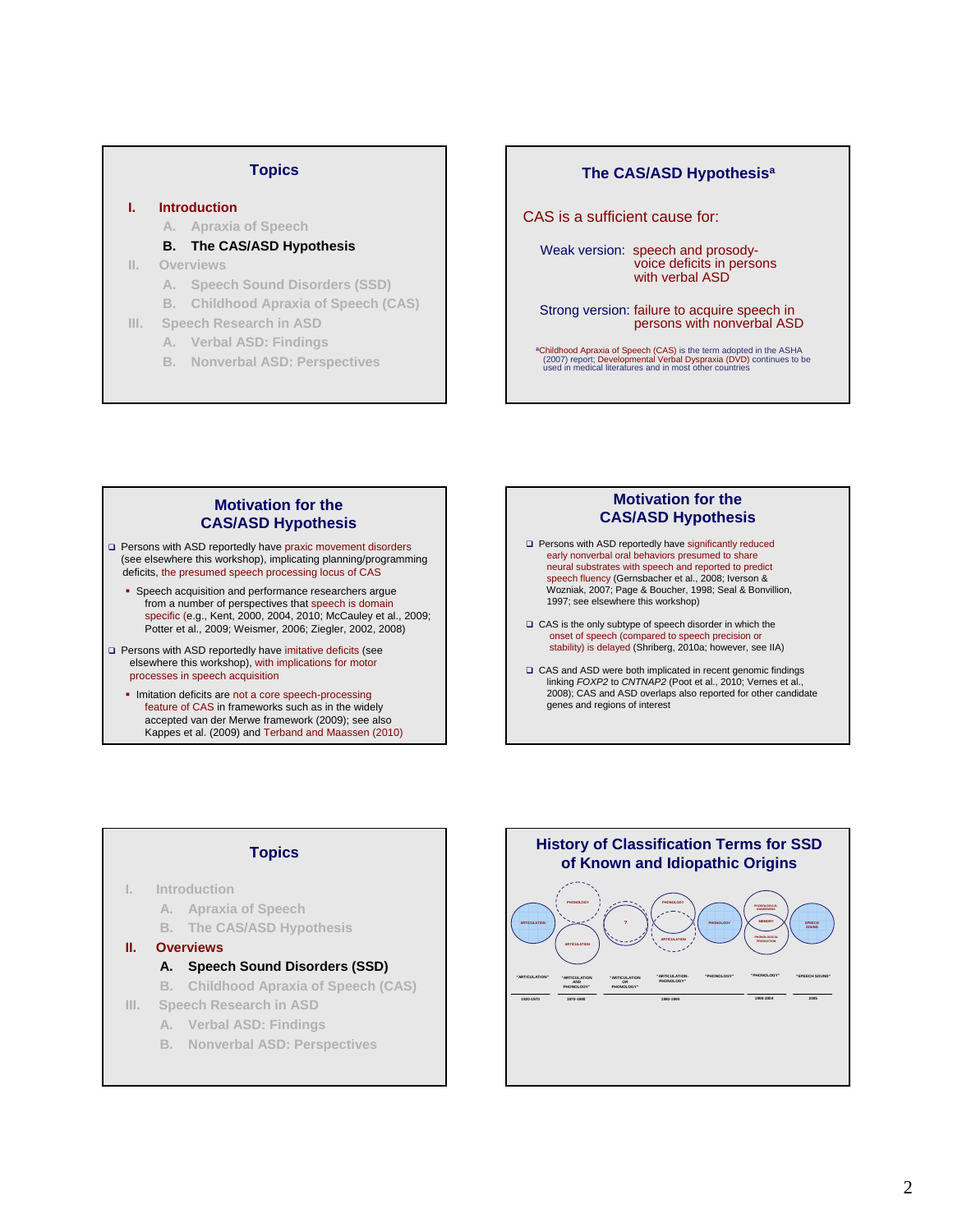#### **Eight Putative Etiological Subtypes of SSD of Currently Unknown Origin No. Type Subtype Abbreviation Risk Factors Processes Affected 1 Speech Delay Speech Delay–Genetic SD-GEN Polygenic/ Environmental Cognitive-Linguistic 2 Speech Delay– Otitis Media with Effusion SD-OME Polygenic/ Environmental Auditory-Perceptual 3 Speech Delay– Developmental Psychosocial Involvement SD-DPI Polygenic/ Environmental Affective-Temperamental 4 Motor Speech Disorder Motor Speech Disorder– Apraxia of Speech MSD-AOS Monogenic? Oligogenic? Speech-Motor Control 5 Motor Speech Disorder– Dysarthria MSD-DYS Monogenic? Oligogenic? Speech-Motor Control 6 Motor Speech Disorder-Not Otherwise Specified MSD-NOS Monogenic? Polygenic? Oligogenic? Environmental? Speech-Motor Control 7 Speech Errors Speech Errors-Sibilants SE-/s/ Environmental Phonological Attunement 8 Speech Errors-Rhotics SE-/r/ Environmental Phonological Attunement**

# □ There have been no genes identified to date that code specifically for Speech Delay Several candidate genes for Speech Delay have been associated with language impairment and dyslexia, including regions of interest reported on 5 of the 22 autosomes: 1, 3, 6, 15, 16 **Genomic Research in Speech Delay**

# **Topics**

- **I. Introduction** 
	- **A. Apraxia of Speech**
	- **B. The CAS/ASD Hypothesis**
- **II. Overviews** 
	- **A. Speech Sound Disorders (SSD)**
	- **B. Childhood Apraxia of Speech (CAS)**
- **III. Speech Research in ASD**
	- **A. Verbal ASD: Findings**
	- **B. Nonverbal ASD: Perspectives**





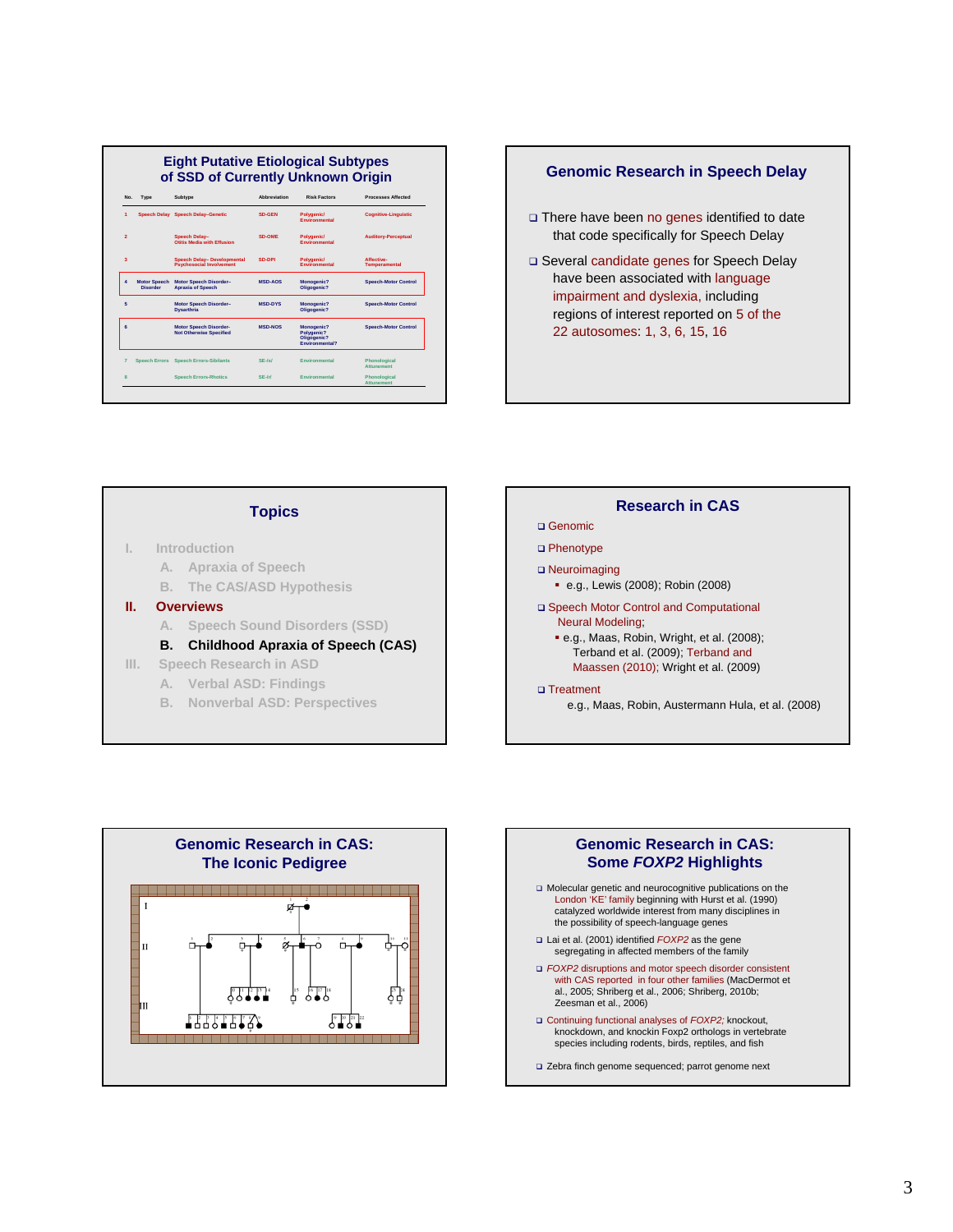





Maassen (2002)



- □ No biomarker for CAS
- No one behavioral marker pathognomonic for CAS
- □ No set of behavioral markers with high diagnostic accuracy for CAS

#### **Phenotype Research in CAS: Phenotype Constraints in** *FOXP2* **Studies**

- Clinical assessment of affected KE family members not reported to date. The measures identifying affected from unaffected KE family members were speech services, and performances on non-standardized nonsense word repetition tasks and oral motor tasks.
- □ Speech data from KE family and from family members in two other *FOXP2* families are consistent with dysarthria, as well as apraxia of speech (Morgan et al., 2005; Shriberg, 2010b; Shriberg et al., 2006).
- *FOXP2* has low attributable risk for CAS.

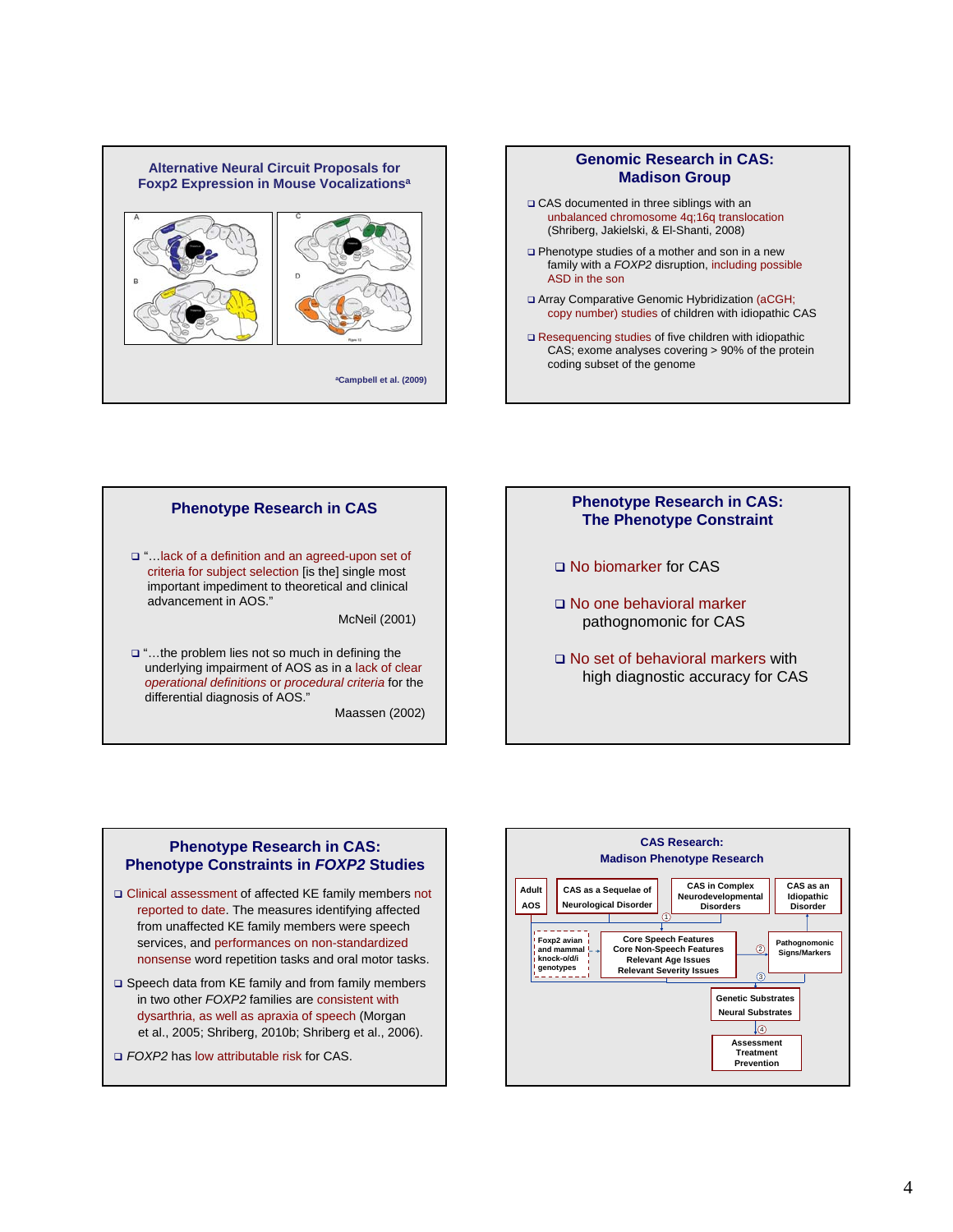



#### **Identifying Markers of CAS in Neurogenetic Contexts Can Inform Markers of Idiopathic CAS**

- □ Findings to date are interpreted as support for the premise that an operationalized and standardized set of perceptual and acoustic markers of CAS can be identified from and cross validated in participants with CAS in complex neurogenetic disorders.
- Promising markers identified to date in three domains of speech production – vowels, rate, stress – are consistent with the spatial and timing consequences of deficits in transcoding (planning/programming) processes.

# **Topics**

#### **I. Introduction**

- **A. Apraxia of Speech**
- **B. The CAS/ASD Hypothesis**
- **II. Overviews** 
	- **A. Speech Sound Disorders (SSD)**
	- **B. Childhood Apraxia of Speech (CAS)**

# **III. Speech Research in ASD**

- **A. Verbal ASD: Findings**
	- **B. Nonverbal ASD: Perspectives**

# **The CAS/ASD Hypothesisa**

CAS is a sufficient cause for:

- Weak version: speech and prosodyvoice deficits in persons with verbal ASD
- Strong version: failure to acquire speech in persons with nonverbal ASD

**aChildhood Apraxia of Speech (CAS)** is the term adopted in the ASHA<br>(2007) report; Developmental Verbal Dyspraxia (DVD) continues to be<br>used in medical literatures and in most other countries

#### **Speech and Prosody-Voice Studies in Children with Verbal ASD**

- Fewer than one dozen, methodologically 'adequate' descriptive-explanatory studies
- Few speech studies have included dependent variables assessing prosody and voice
- □ Few studies have used quantitative metrics from motor speech, rather than phonological literatures
- Few studies have augmented auditory-perceptual methods (broad or narrow phonetic transcription) with instrumental methods (e.g., acoustics, kinematics)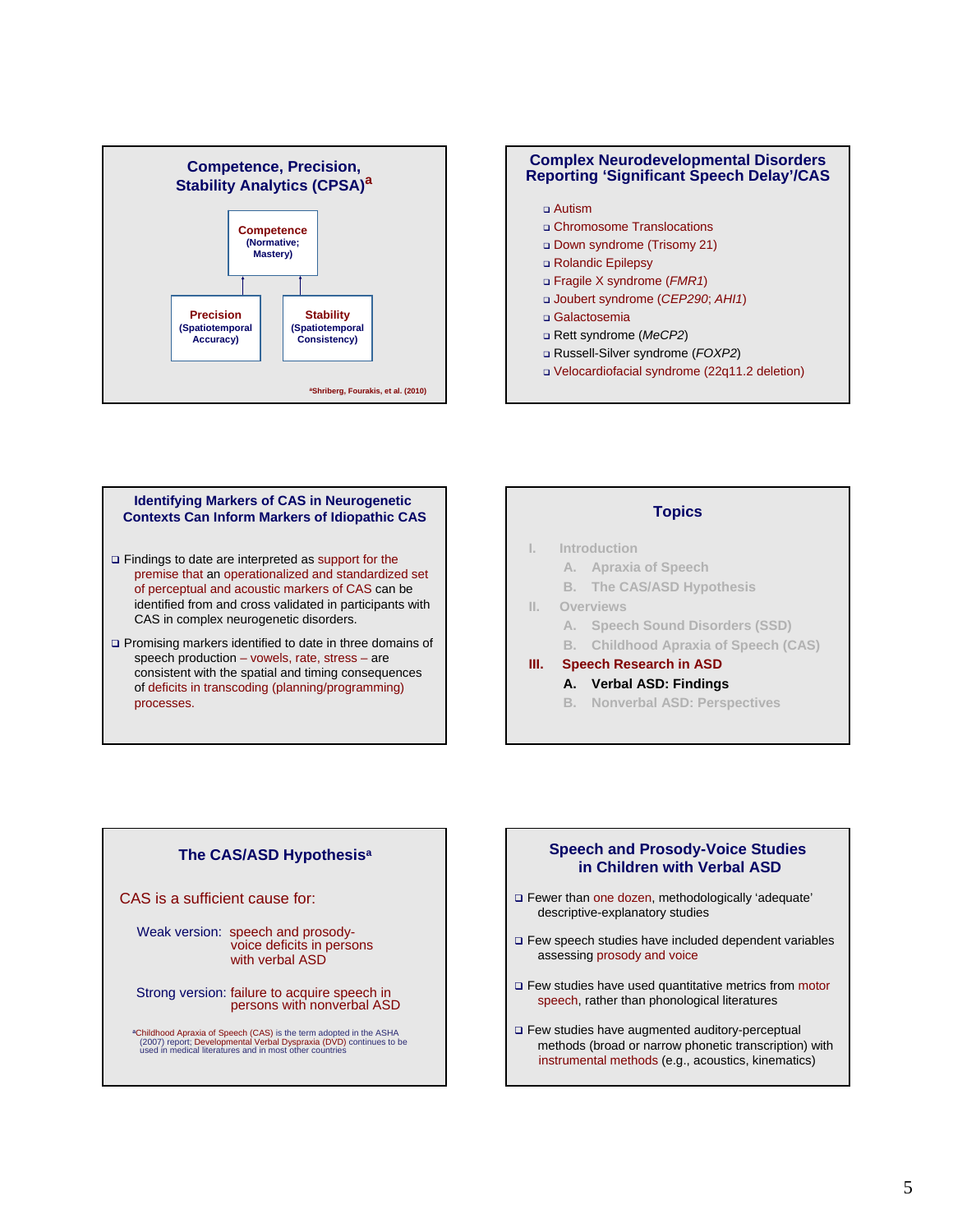#### **Speech and Prosody-Voice Findings in Verbal ASD**

#### Speech Delay (SD)

Children with verbal ASD are at higher risk for Speech Delay

- **Estimated population prevalence of SD:** 3 years: 15.2% - Campbell et al. (2003); Shriberg et al. (1999) 6 years: 3.8% - Campbell et al. (2003); Shriberg et al. (1999)
- **Estimated prevalence of SD in verbal ASD:** 4-5 years (*n*=24): 15% - Shriberg, Paul, et al. (2010) 6-7 years (*n*=22): 9% - Shriberg, Paul, et al. (2010) 5-13 years (*n*=69): 12% - Cleland et al. (2010)
	- X: 8.5 years (*n*=62): 24% Rapin et al. (2009)

#### **Speech and Prosody-Voice Findings in Verbal ASD**

#### Speech Errors (SE)

- Adolescents and adults with verbal ASD reported to have >10-fold population risk for Speech Errors
	- **Estimated population prevalence of SE:** 2-3% - Flipsen (1999)
	- **Estimated prevalence of SE in verbal ASD:** 30% - Shriberg, Paul, et al. (2001) 33% - Cleland et al. (2010)

#### **Speech and Prosody-Voice Findings in Verbal ASD**

#### Motor Speech Disorder (MSD)

Velleman et al. (2010)

- □ Ten 4 to 6.5 year-old children with verbal ASD
- Extensive assessment protocol
- □ Perceptual and acoustic methods
- Frank CAS not observed in any of the participants
- No support for dysarthria
- Atypical values for many children on indices reported in studies of adults with motor speech disorders could be interpreted as support for MSD-NOS

#### **The Hypothesis of Apraxia of Speech in Children with Autism Spectrum Disordera**

- 46 participants (72% male) with verbal ASD; > 70% intelligibility an inclusionary criterion
- 10-14 participants at each age from 4-7 years
- Conversational speech sample from ADOS
	- Narrow phonetic transcription
	- Prosody-voice coding
	- **Acoustic analyses**
- □ Competence, Precision, Stability Analytics (CPSA) in PEPPER environment

**aShriberg, Paul, and colleagues (2010)** 

#### **Findings Do Not Support the CAS/ASD Hypothesis in Verbal ASD**

#### Double dissociation:

- Compared to typical speakers and speakers with significant SD, young children with verbal ASD
	- do not have two of the three core signs of CAS reported in Shriberg (2010b): vowel errors and slow rate
	- do have a variant of the third sign, inappropriate prosody, but their unstable loudness, unstable fundamental frequency, and inappropriate stress is consistent with deficits in affective, pragmatic, and syntactic processes, not praxis speech processes (e.g., McCann & Peppe, 2003; Paul et al., 2005, 2008; Diehl et al., 2008; see Russo et al., 2008)

#### **Topics**

- **I. Introduction** 
	- **A. Apraxia of Speech**
	- **B. The CAS/ASD Hypothesis**
- **II. Overviews** 
	- **A. Speech Sound Disorders (SSD)**
	- **B. Childhood Apraxia of Speech (CAS)**
- **III. Speech Research in ASD**
	- **A. Verbal ASD: Findings**
	- **B. Nonverbal ASD: Perspectives**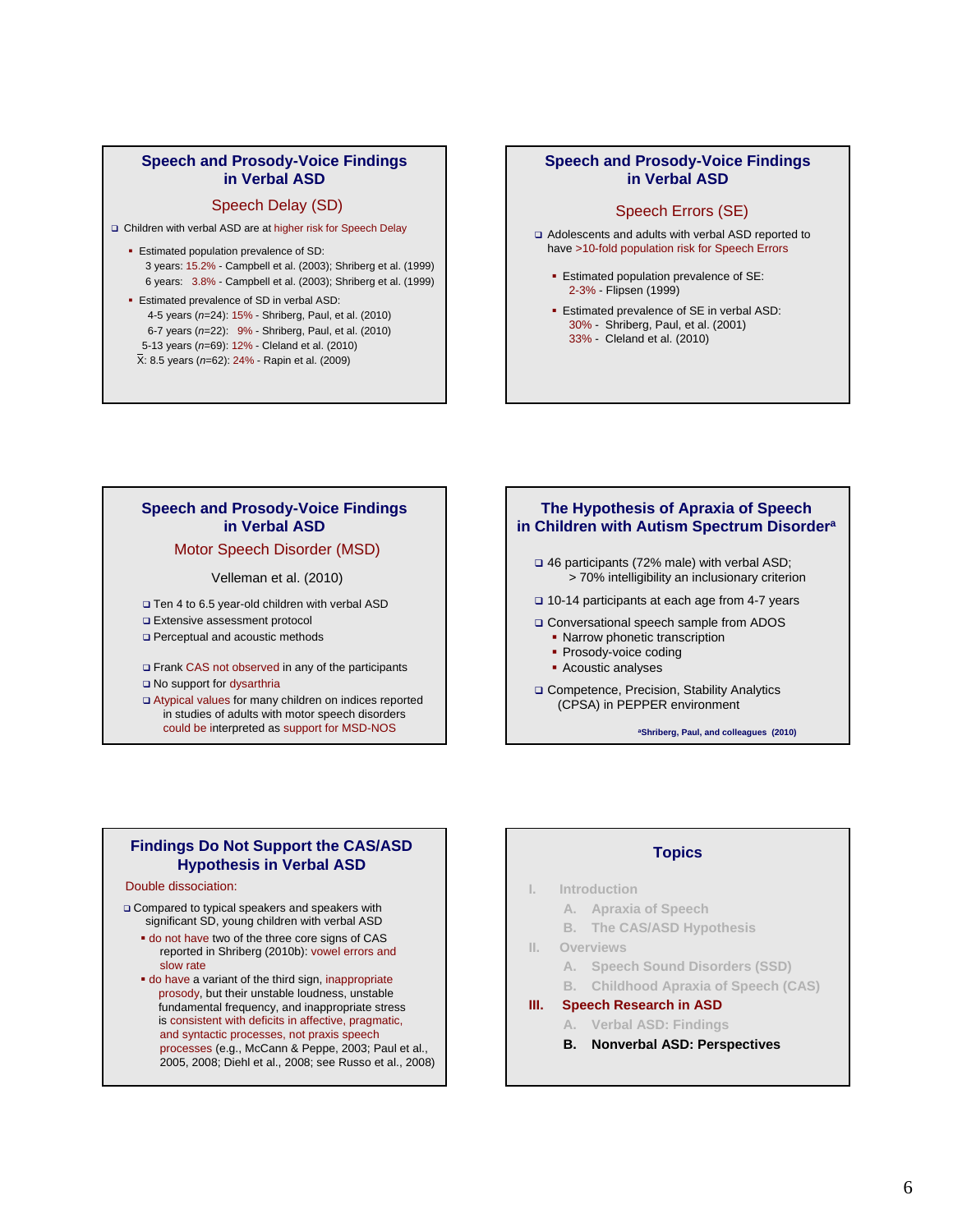- 1. What do we know about the CAS/ASD hypothesis?
- 2. What are the challenging research needs for the CAS/ASD hypothesis?
- 3. How might CAS be assessed in nonverbal ASD?

#### **NIH Workshop Questions NIH Workshop Questions CAS/ASD hypothesis?**

- □ No support for the strong version of the CAS/ASD hypothesis (i.e., for CAS in nonverbal ASD)
- □ Equivocal support for the weak version of the CAS/ASD hypothesis (i.e., for CAS in persons with verbal ASD)
- □ Some support for an alternative hypothesis-MSD-NOS in some persons with ASD

# Some Counter-Support Perspectives **What do we know about the**

- □ Lack of support for the assumption of common neuromotor substrates for nonspeech and speech movements — a critical assumption linking findings of sensorimotor and imitation constraints in ASD to CAS.
- □ Lack of support from case reports of recovered nonverbal ASD. Such cases (Pickett et al., 2009) apparently do not have what should be perceptually salient speech, prosody, and voice features consistent with CAS, minimally to include persistent vowel distortions, slow rate, and inappropriate lexical and sentential stress.
- □ Lack of cognitive intent would seem to be a sufficient explanation for nonverbal ASD, particularly when supported by evidence of failure to acquire other forms of communication. Support for the CAS/ASD hypothesis would require evidence for CAS in such participants

### **CAS/ASD hypothesis? What are the challenging research needs for the CAS/ASD hypothesis?**

- Need a biomarker of CAS, a pathognomic behavioral marker of CAS, or a set of behavioral markers of CAS—the latter two based on minimal vocalizations
- □ Need a thorough database of the repertoires of persons with nonverbal ASD and communicative intent, using perceptual and instrumental methods (e.g., Sheinkopf et al. (2000)
	- Vowel and consonant systems, prosodic repertoires, and laryngeal and resonance values in diverse environmental and interlocutor contexts.

## **What are the challenging research needs for the CAS/ASD hypothesis?**

- Genomic, neuroimaging, and behavioral studies of nonverbal and verbal ASD, toward identifying their neurocognitive and neuromotor substrates
- Treatment studies operationalizing the relevant substrates to demonstrate proof of principle
- Animal models of vocal development informed by genomic findings, to develop targeted pharmacogenomic prevention and treatment

#### **How might CAS be assessed in nonverbal ASD?**

- Analyses of speech and prosodic repertoires obtained from natural and structured protocols
- Analyses of the repertoires obtained from dynamic (rather than static) assessment
	- **Strand et al. (2010) report promising validity and** reliability for a dynamic assessment task
- Analyses of response to static and dynamic assessment protocols evoked using emerging technologies (e.g., computer media, robotic agents)